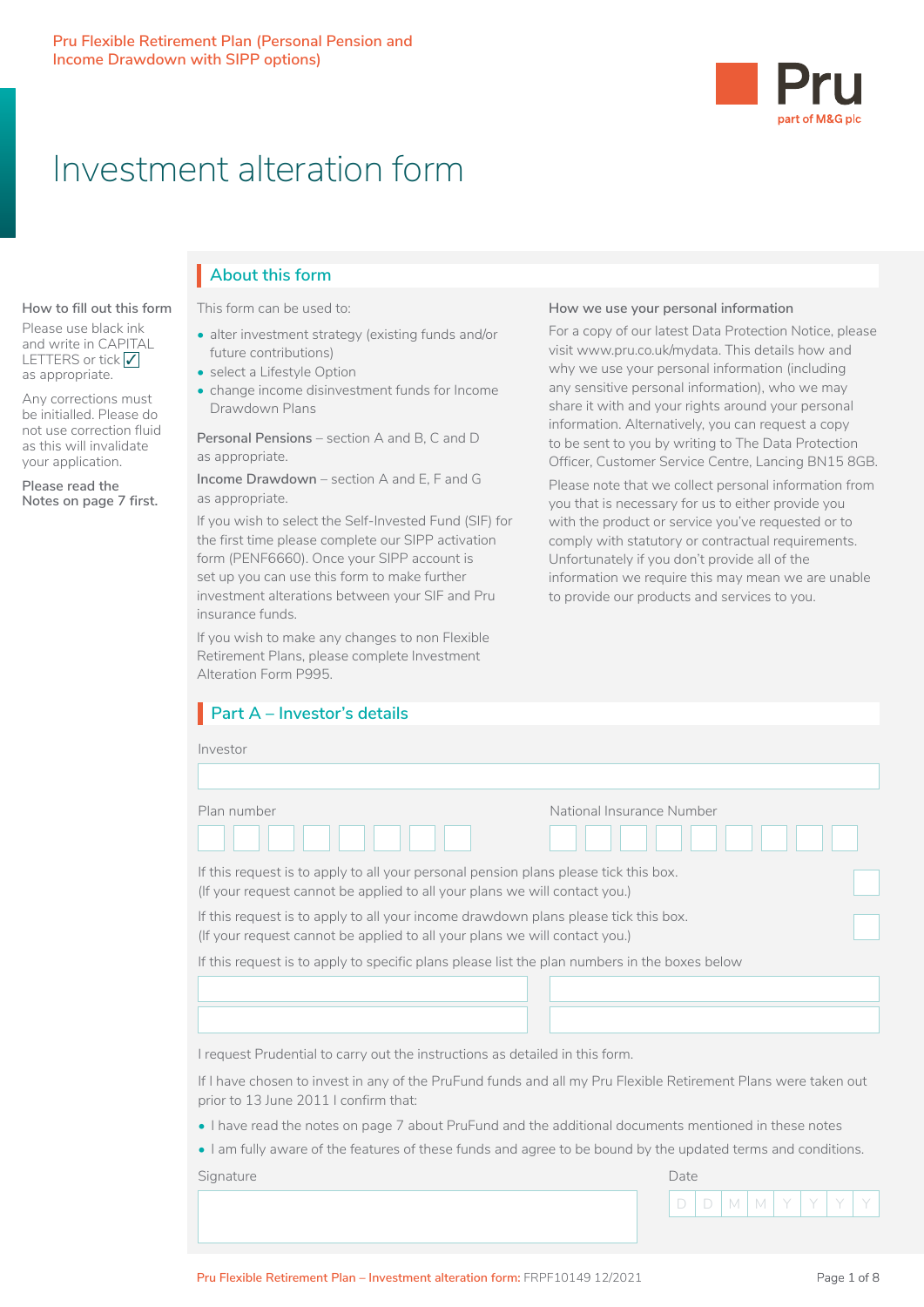The maximum number of funds you can invest in is normally 20. Certain Fund options (e.g. Safeguard and each PruFund fund) count as two fund choices.

# Part B – Target Investment Strategy – Personal Pensions only

Complete this section to specify the target percentage in each investment fund selected. We will calculate the percentage of units to be cancelled to meet your Target Investment Strategy.

Do **NOT** complete this section if you want to specify your exact requirements on the percentage(s) of existing investments to be cancelled – instead complete the Detailed Fund Selection in Section C.

### **Target Investment Strategy**

| Fund  | Target % |
|-------|----------|
|       |          |
|       |          |
|       |          |
|       |          |
|       |          |
|       |          |
| Total | 100%     |

Fractions of 1% should not be used.

The guarantee term options available are shown in the document "The PruFund Range of Funds: Guarantee Options" – INVS11470. You can get a copy from your adviser or from pru.co.uk

You can select a guarantee term to match the term to your Selected Retirement Age (SRA) provided your SRA is within the minimum and maximum guarantee terms available.

If the guarantee term selected ends less than 12 months before the date you reach your SRA, the Guarantee Date will always be set to the date of your SRA except where you have selected the maximum guarantee term available.

### **Do you want to alter?**

Please note that PruFund Protected Funds are currently not available.

Investment of both existing and future contributions?

Existing investments only?

Investment of future contributions only?

If you are investing in a Prufund Protected Fund for the first time please select the guarantee term from the options currently available

Alternatively, Tick this box if you want to select a guarantee term to match the term to your SRA, if available

### **FRP Post RDR plans investing in a Prufund Protected Fund/With-Profits Fund**

#### **(Post RDR plans are those which fall under the regulators rules on advice and adviser charging effective from 31 December 2012.)**

Ongoing Adviser Charges will be calculated and deducted proportionately across all funds including PruFund Protected Funds and the With-Profits Fund.

If you take an Ongoing Adviser Charge from the PruFund Protected Fund it will reduce the Guaranteed Minimum Fund.

You can choose to exclude PruFund Protected Funds from the deduction of these charges, if you are invested in at least one other insured fund (excluding Self Invested Fund).

Please tick this box if you do not want Ongoing Adviser Charges to be deducted from your PruFund Protected Fund

#### **For plans which started on or after 11 November 2013 (please see Notes on page 7)**

If you take an Ongoing Adviser Charge from the With-Profits Fund, a Market Value Reduction may be applied to your fund.

You can choose to exclude the With-Profits Fund from the deduction of these charges, if you are also invested in at least one other insured fund (excluding Self Invested Fund).

Please tick this box if you wish to exclude the With-Profits Fund from the deduction of Ongoing Adviser Charges

#### **If Section B is completed, please do not complete Section C.**

 $\Box$ 

 $\Box$ 

years

 $\vert$ 

 $\Box$  $\Box$ 

 $N/A$ 

 $N/A$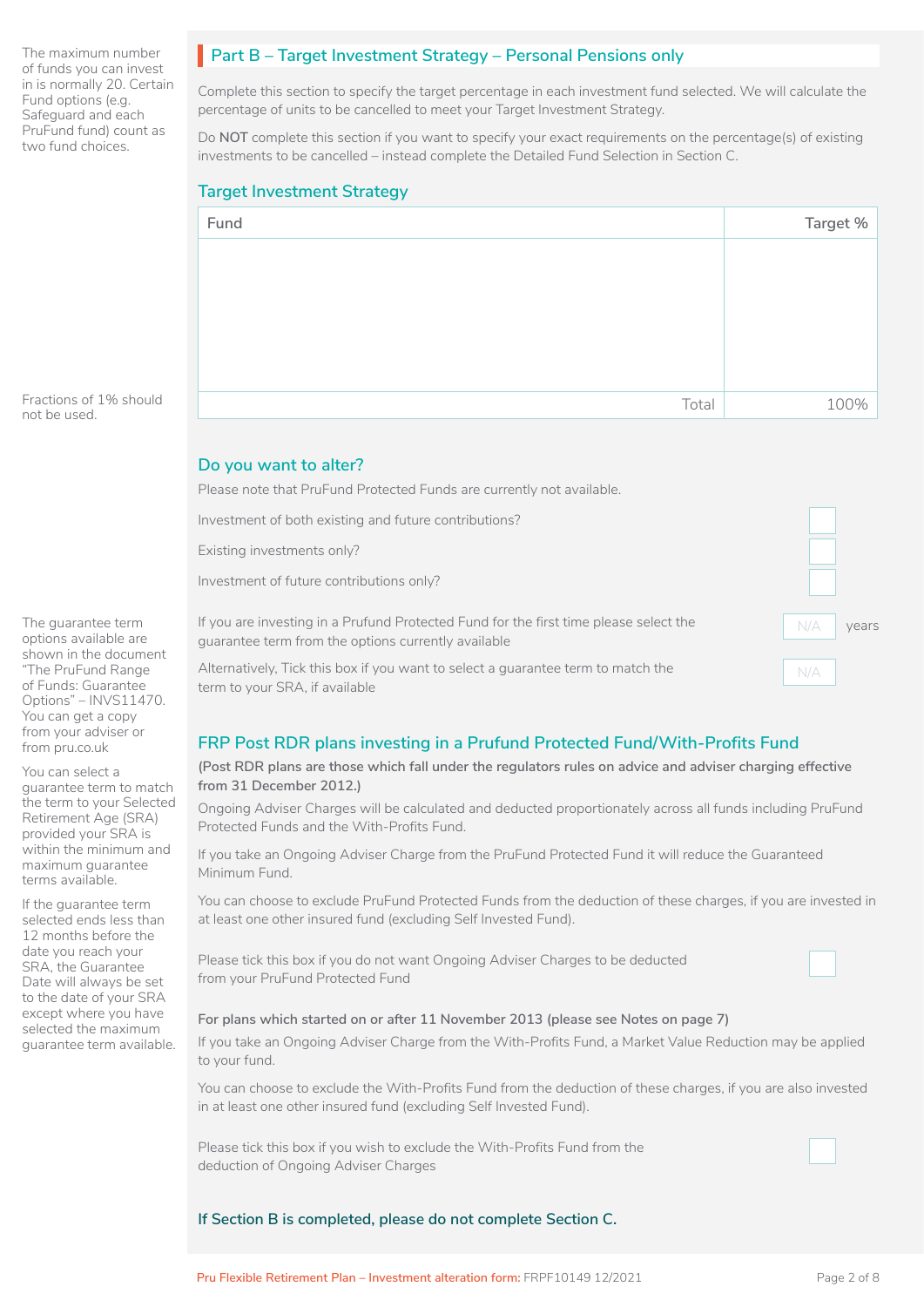# **Part C – Detailed Fund Selection – Personal Pensions only**

### **Complete this section to specify your exact requirements on:**

• the percentage(s) of existing investments to be cancelled and the percentage(s) of cash realised to be applied to the revised fund selection and the redirection of future contributions.

# **Existing Investments to be Cancelled**

| % to be cancelled<br>Fund |  |
|---------------------------|--|
|                           |  |
|                           |  |
|                           |  |
|                           |  |
|                           |  |
|                           |  |

Fractions of 1% should not be used.

# **Application of Existing Investments**

|                                                                                                                                                                        | Fund  | % of cash realised<br>to be applied |
|------------------------------------------------------------------------------------------------------------------------------------------------------------------------|-------|-------------------------------------|
| The maximum number<br>of funds you can invest<br>in is normally 20. Certain<br>Fund options (e.g.<br>Safeguard and each<br>PruFund fund) count as<br>two fund choices. |       |                                     |
| Fractions of 1% should                                                                                                                                                 |       |                                     |
| not be used.                                                                                                                                                           | Total | 100%                                |

# **Future Contributions**

| Fund  | % contribution |
|-------|----------------|
|       |                |
|       |                |
|       |                |
|       |                |
|       |                |
| Total | 100%           |

Fractions of 1% should not be used.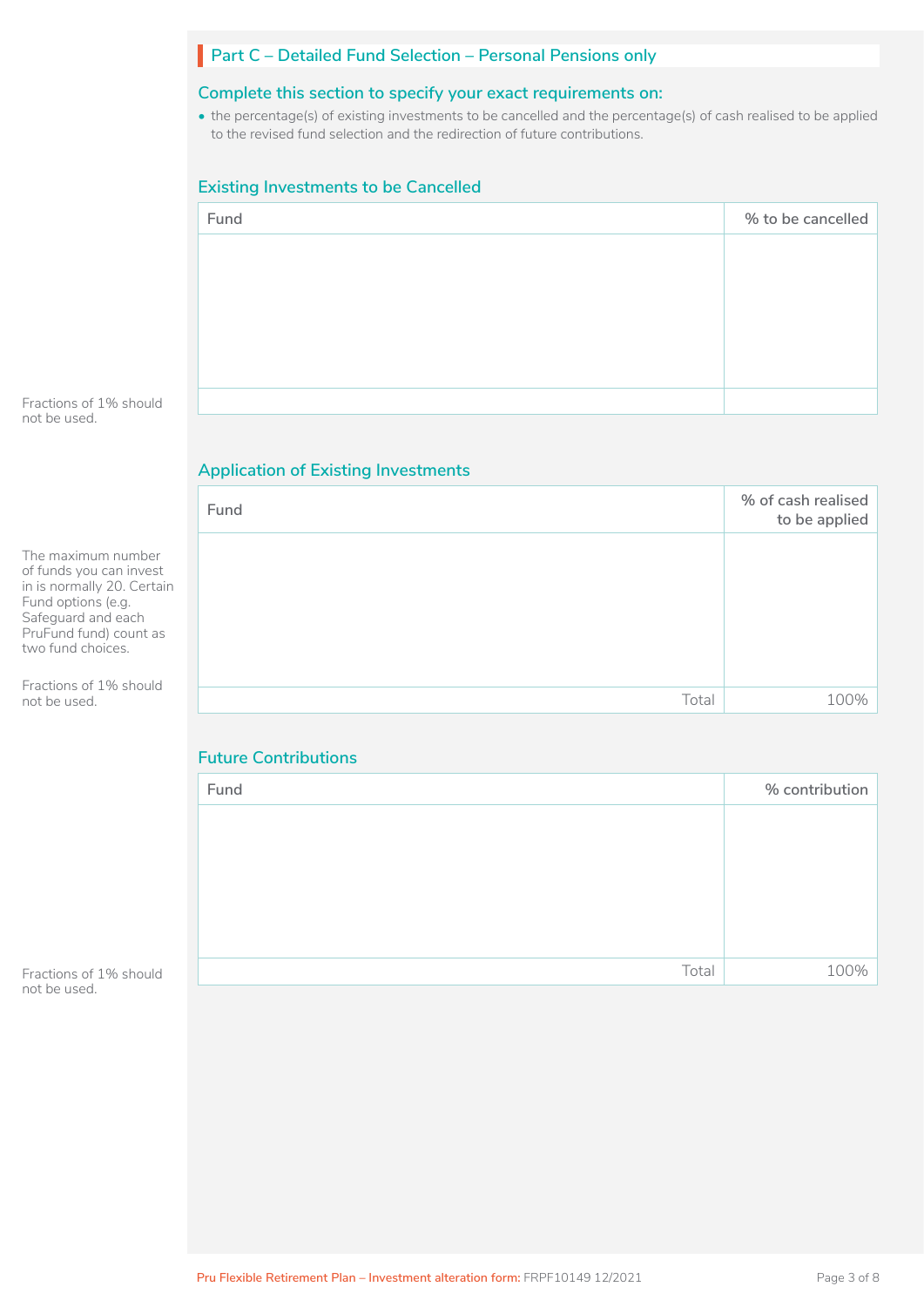The guarantee term options available are shown in the document "The PruFund Range of Funds: Guarantee Options" – INVS11470. You can get a copy from your adviser or from pru.co.uk

You can select a guarantee term to match the term to your Selected Retirement Age (SRA) provided your SRA is within the minimum and maximum guarantee terms available.

If the guarantee term selected ends less than 12 months before the date you reach your SRA, the Guarantee Date will always be set to the date of your SRA except where you have selected the maximum guarantee term available.

For plans which started prior to 11 November 2013 – to invest in one of these three Lifestyle options there should normally be an outstanding term of at least 5 years.

For plans which started on or after 11 November 2013 – To invest in one of these three Lifestyle options there should normally be an outstanding term of at least 10 years.

The Lifestyle Option is not available if you are over age 75.

# **Part C** – Detailed Fund Selection – Personal Pensions only (continued)

If you are investing in a Prufund Protected Fund for the first time please select the guarantee term from the options currently available

Alternatively, tick this box if you want to select a guarantee term to match the term to your SRA, if available

## **FRP Post RDR plans investing in a Prufund Protected Fund/With Profits Fund**

#### **(Plans which fall under the regulators rules on advice and adviser charging effective from 31 December 2012)**

Ongoing Adviser Charges will be calculated and deducted proportionately across all funds including PruFund Protected Funds and the With-Profits Fund.

If you take an Ongoing Adviser Charge from the PruFund Protected Fund it will reduce the Guaranteed Minimum Fund.

You can choose to exclude PruFund Protected Funds from the deduction of these charges, if you are invested in at least one other insured fund (excluding Self Invested Fund).

Please tick this box if you do not want Ongoing Adviser Charges to be deducted from your PruFund Protected Fund

# $\Box$

years

 $N/A$ 

 $N/A$ 

#### **For plans which started on or after 11 November 2013 (please see Notes on page 7)**

If you take an Ongoing Adviser Charge from the With-Profits Fund, a Market Value Reduction may be applied to your fund.

You can choose to exclude the With-Profits Fund from the deduction of these charges, if you are also invested in at least one other insured fund (excluding Self Invested Fund).

Please tick this box if you wish to exclude the With-Profits Fund from the deduction of Ongoing Adviser Charges

# Part D – Lifestyle Option – Personal Pensions only

Full details of this option are covered in your Technical Guide. If this option is selected it will not apply to investments in With-Profits, a PruFund Protected Fund or Self-Invested Funds.

If this option is selected by ticking the box below, any future automatic switches may not start until after the selection has been confirmed.

Personal Pension Lifestyle Option

# **Part E – Lifestyle Investment Options – Income Drawdown plans only**

Full details of these options are in your Technical Guide.

If one of these options is selected by ticking the box below, any future automatic switches may not start until after the selection has been confirmed.

If you choose one of these Lifestyle options and currently have PruFund investments, all switches to achieve this option will be made 28 days after the date we receive this form.

Drawdown Lifestyle Investment (Cautious)

Drawdown Lifestyle Investment (Balanced)

Drawdown Lifestyle Investment (Adventurous)

 $\Box$ 

#### **If you have chosen one of these options do not complete sections F and G.**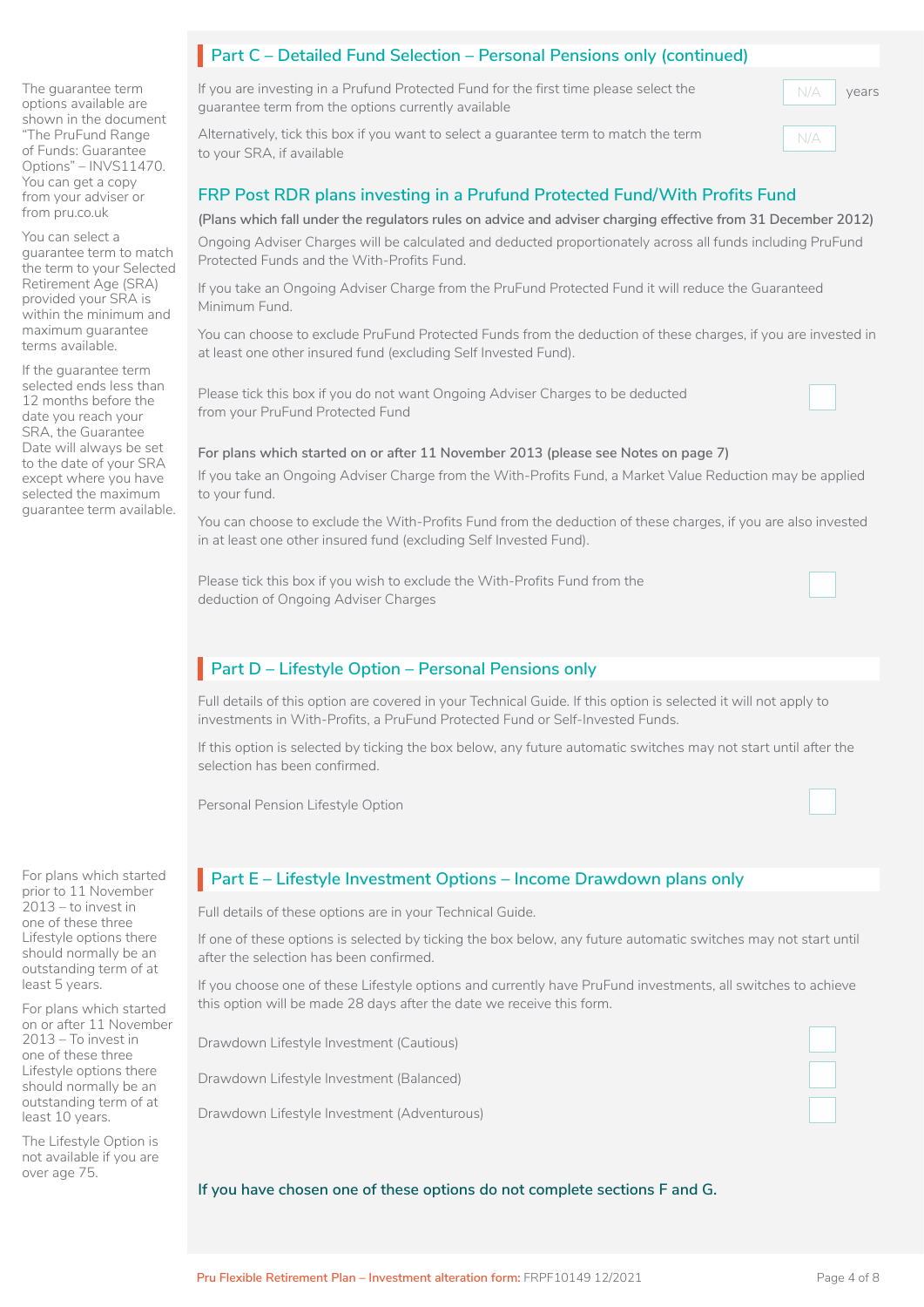The maximum number of funds you can invest in is normally 20. Certain Fund options (e.g. Safeguard and each PruFund fund) count as two fund choices.

# **Part F – Target Investment Strategy – Income Drawdown Plans only**

Complete this section to specify the target percentage in each investment fund selected. We will calculate the percentage of units to be cancelled to meet your Target Investment Strategy.

Do **NOT** complete this section if you want to specify your exact requirements on the percentage(s) of existing investments to be cancelled – instead complete the Detailed Fund Selection in Section G.

## **Target Investment Strategy**

| Fund  | Target % |
|-------|----------|
|       |          |
|       |          |
|       |          |
|       |          |
|       |          |
| Total | 100%     |

Fractions of 1% should not be used.

The guarantee term options available are shown in the document "The PruFund Range of Funds: Guarantee Options" – INVS11470. You can get a copy from your adviser or from pru.co.uk

You can select a guarantee term to match the term to your Anticipated Annuitisation Age provided you will reach this age within the minimum and maximum guarantee terms available.

If the guarantee term selected ends less than 12 months before the date you reach this age, the Guarantee Date will always be set to this date except where you have selected the maximum guarantee term available.

guarantee term from the options currently available Alternatively, Tick this box if you want to select a guarantee term to apply at

If you are investing in a Prufund Protected Fund for the first time please select the

Anticipated Annuitisation Age, if available

# **FRP Post RDR plans investing in a Prufund Protected Fund/With Profits Fund**

#### **(Post RDR plans are those which fall under the regulators rules on advice and adviser charging effective from 31 December 2012.)**

Ongoing Adviser Charges will be calculated and deducted proportionately across all funds including PruFund Protected Funds and the With-Profits Fund.

If you take an Ongoing Adviser Charge from the PruFund Protected Fund it will reduce the Guaranteed Minimum Fund.

You can choose to exclude PruFund Protected Funds from the deduction of these charges, if you are invested in at least one other insured fund (excluding Self Invested Fund).

Please tick this box if you do not want Ongoing Adviser Charges to be deducted from your PruFund Protected Fund

#### **For plans which started on or after 11 November 2013 (please read Notes on page 7)**

If you take an Ongoing Adviser Charge from the With-Profits Fund, a Market Value Reduction may be applied to your fund.

You can choose to exclude the With-Profits Fund from the deduction of these charges, if you are also invested in at least one other insured fund (excluding Self Invested Fund).

Please tick this box if you wish to exclude the With-Profits Fund from the deduction of Ongoing Adviser Charges

#### **If section F is completed do not complete section G.**

years

 $N/A$ 

 $N/A$ 

- I

 $\Box$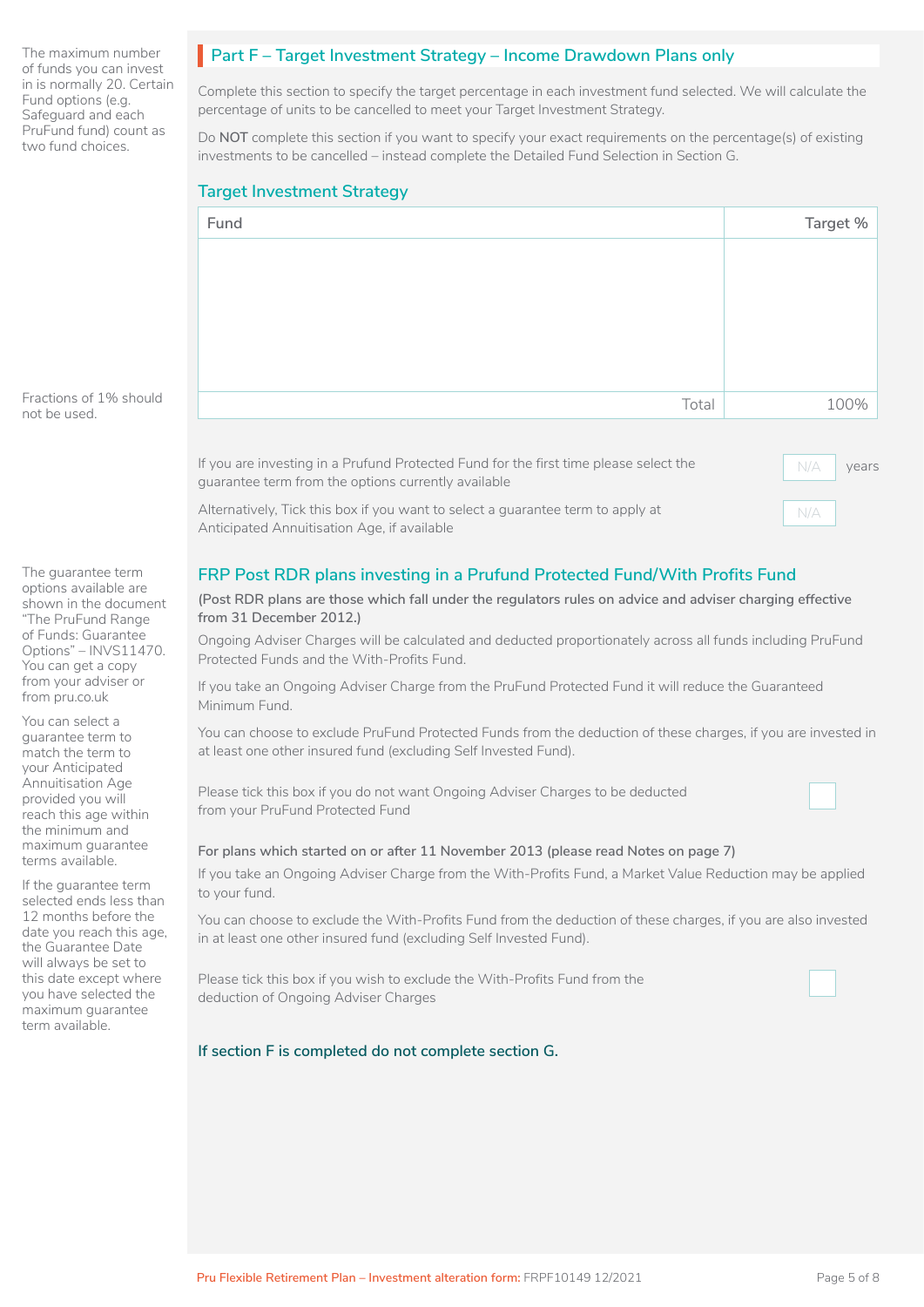The maximum number of funds you can invest in is normally 20. Certain Fund options (e.g. Safeguard and each PruFund fund) count as two fund choices.

### **Part G – Detailed Fund Selection – Income Drawdown Plans only**

### **Complete this section to specify your exact requirements on:**

• the percentage(s) of existing investments to be cancelled and the percentage(s) of cash realised to be applied to the revised fund selection

#### **Existing Investments to be Cancelled**

| Fund | % to be cancelled |
|------|-------------------|
|      |                   |
|      |                   |
|      |                   |
|      |                   |
|      |                   |

Fractions of 1% should not be used.

#### **Application of Existing Investments**

| Fund                                                                                                                                         | % of cash realised<br>to be applied |
|----------------------------------------------------------------------------------------------------------------------------------------------|-------------------------------------|
|                                                                                                                                              |                                     |
|                                                                                                                                              |                                     |
|                                                                                                                                              |                                     |
|                                                                                                                                              |                                     |
|                                                                                                                                              |                                     |
| Total                                                                                                                                        | 100%                                |
|                                                                                                                                              |                                     |
| If you are investing in a Prufund Protected Fund for the first time please select the<br>guarantee term from the options currently available | N/A<br>years                        |
| Alternatively, Tick this box if you want to select a guarantee term to apply at<br>Anticipated Annuitisation Age, if available               | N/A                                 |

Anticipated Annuitisation Age, if available

# **FRP Post RDR plans investing in a Prufund Protected Fund/With-Profits Fund**

### **(Post RDR plans are those which fall under the regulators rules on advice and adviser charging effective from 31 December 2012.)**

Ongoing Adviser Charges will be calculated and deducted proportionately across all funds including PruFund Protected Funds and With-Profits Fund.

If you take an Ongoing Adviser Charge from the PruFund Protected Fund it will reduce the Guaranteed Minimum Fund.

You can choose to exclude Prufund Protected Funds from the deduction of these charges, if you are also invested in at least one other insured fund (excluding Self Invested Fund).

Please tick this box if you do not want Ongoing Adviser Charges to be deducted from your PruFund Protected Fund

#### **For plans which started on or after 11 November 2013 (please read Notes on page 7)**

If you take an Ongoing Adviser Charge from the With-Profits Fund, a Market Value Reduction may be applied to your fund.

You can choose to exclude the With-Profits Fund from the deduction of these charges, if you are also invested in at least one other insured fund (excluding Self Invested Fund).

Please tick this box if you wish to exclude the With-Profits Fund from the deduction of Ongoing Adviser Charges

Fractions of 1% should not be used.

The guarantee term options available are shown in the document "The PruFund Range of Funds: Guarantee Options" – INVS11470. You can get a copy from your adviser or from pru.co.uk

You can select a guarantee term to match the term to your Anticipated Annuitisation Age provided you will reach this age within the minimum and maximum guarantee terms available.

If the guarantee term selected ends less than 12 months before the date you reach this age, the Guarantee Date will always be set to this date except where you have selected the maximum guarantee term available.

 $\Box$ 

 $\Box$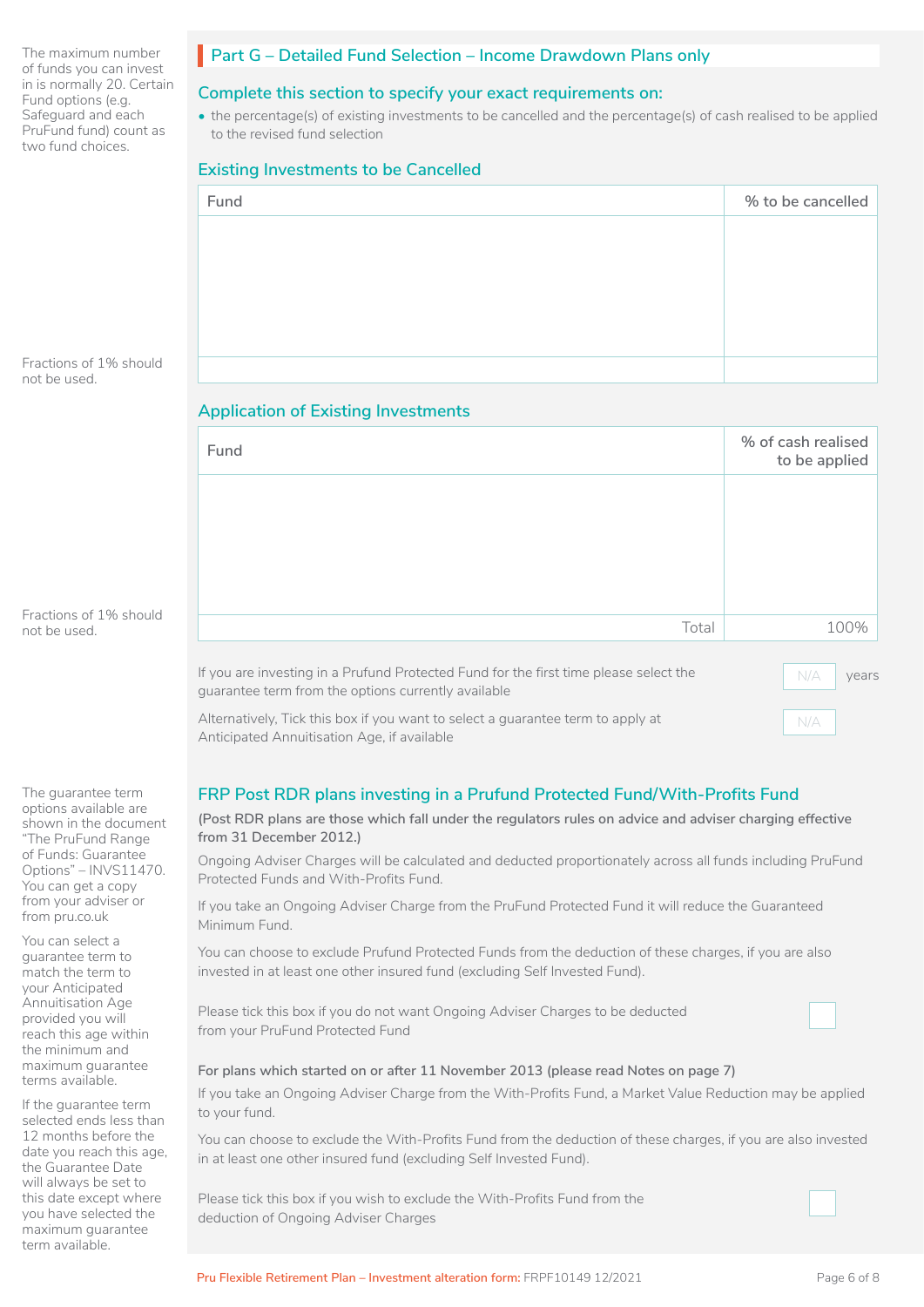# Part H – Income Payments – Income Drawdown Plans only

If you would like your income to be taken proportionately across all funds, please tick this box.

If you would like to select specific funds and percentages, please complete the table below.

| Fund |       | % of income |
|------|-------|-------------|
|      |       |             |
|      |       |             |
|      |       |             |
|      |       |             |
|      | Total | 100%        |

# **Notes** I

There are restrictions on the amount of income you can take from the PruFund funds and the With Profits funds. We will contact you if any amounts shown here are

For plans which started on or after 11 November 2013, if you take income from the With-Profits Fund, a Market Value Reduction may be applied to your fund. If you have selected one of the income drawdown lifestyle options, your income will be taken proportionately across

not possible.

all funds.

#### **General**

Details of our funds, including charges and costs, can be found in our Fund Guides available from your adviser or directly from us.

As we actively review our funds the current fund range may differ from that available when you took out your Pru Flexible Retirement Plan. We would suggest that you speak to your Financial Adviser about our current fund range before deciding to make any changes.

Once an investment switch has been processed it cannot be cancelled.

# **With-Profits**

For plans which started prior to 11 November 2013 – Re-allocation of existing investments (or redirection of future contributions) to the With-Profits Fund is not allowed within five years of your Selected Retirement Age and/or Anticipated Annuitisation Age and, if selected, will instead be invested in the Cash Fund.

For plans which started on or after 11 November 2013:

- 1. Re-allocation of existing contributions (or redirection of future contributions) to the With-Profits Fund is not allowed within ten years of your Selected Retirement Age and or Anticipated Annuitisation Age and, if selected, will instead be invested in the Cash Fund.
- 2. An MVR may be applied to any income or ongoing or ad hoc adviser charges taken from the plan.
- 3. You can choose to exclude the With-Profits Fund from the deduction of on going and ad hoc adviser charges.

You should refer to your Technical Guide to determine the terms applicable to you.

### **PruFund**

If you are interested in investing money in these funds we would suggest that you speak to your Financial Adviser as there are additional terms and conditions which apply to these funds. These are fully explained in our Technical Guides and other documents.

If all your Pru Flexible Retirement Plans were taken out prior to 13 June 2011 you will need to ask for and read copies of the following documents:

- Key Features
- Technical Guides and appropriate Addendums
- Your With Profits Plan a guide to how we manage the Fund for PruFund Range of Funds (WPGB0031).

You can get these from your Financial Adviser or direct from Prudential, call 0845 640 3000. Calls may be recorded or monitored for quality and security purposes.

A switch of investments into Prufund Protected funds is not allowed if the period to Selected Retirement Age and/or Anticipated Annuitisation Age is less than the current minimum guarantee period.

You cannot invest in more than one PruFund Protected fund at any time.

### **Self Investment**

Charges for your Self-Invested Fund (SIF) will vary depending on your choice of individual investment. The minimum initial investment into your SIF is £10,000.

If you invest in SIF and have Additional Life Cover, regular monthly contributions must be paid.